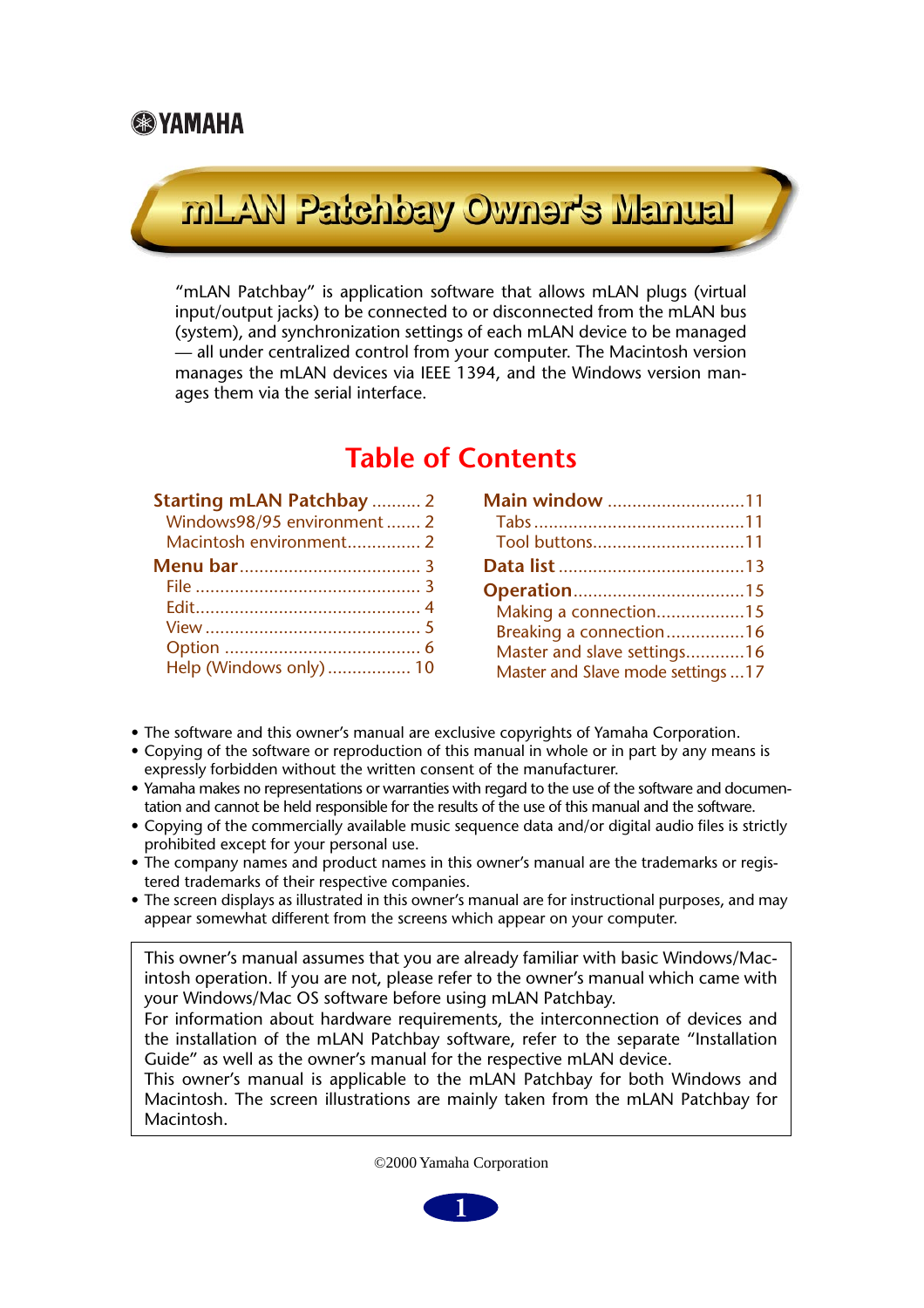# <span id="page-1-2"></span>**Starting mLAN Patchbay**

After installing mLAN Patchbay and making the necessary connections, start up mLAN Patchbay as follows.

## <span id="page-1-0"></span>**Windows98/95 environment**

In Windows 98/95, select "Start" button  $\rightarrow$  "Programs (P)" menu  $\rightarrow$  "mLAN Tools," and choose "mLAN Patchbay."

If the state of the bus is not read within a certain length of time after the program is  $NOTE$ started, check to make sure that the Serial Port value matches the COM port on your computer to which the serial cable is connected, and that no other application programs are using the COM port. (Page 8.)

## <span id="page-1-1"></span>**Macintosh environment**

Double-click the mLAN Patchbay icon.

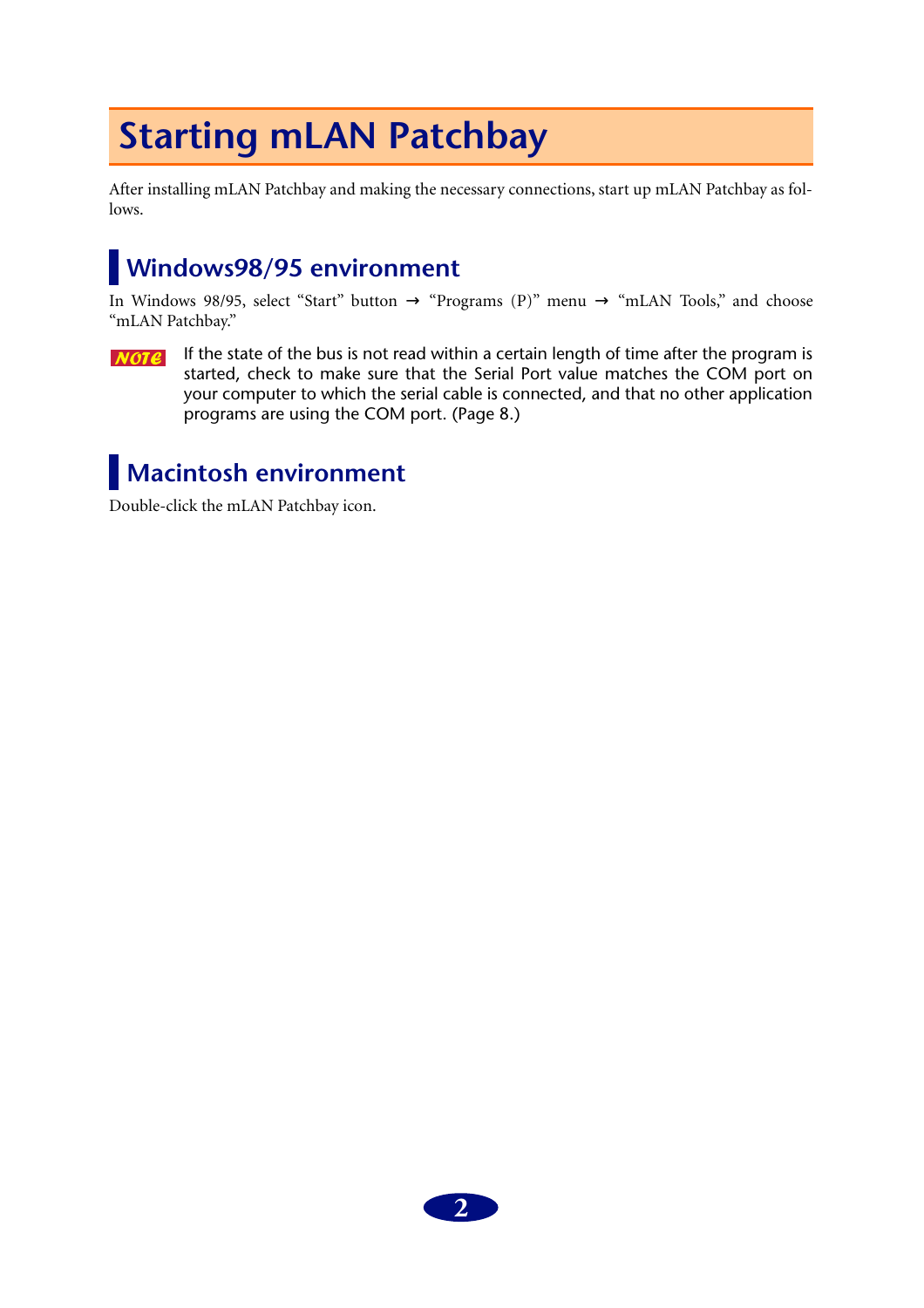# <span id="page-2-1"></span>**Menu bar**

# <span id="page-2-0"></span>**File**

## **New**

Create a new file. The Audio and MIDI pages will show all mLAN plugs of the current bus (system) as unconnected. The WCLK page will display the current word clock (synchronization) status of the bus. If you wish to view the latest connection status of the bus, select the [Option] menu command [Update].

## **Open ...**

Open an existing file. The previously-saved connection status (Audio/MIDI pages) and synchronization status (WCLK page) will be displayed. Simply opening a file will not cause its settings to be reflected on the bus.

If you wish to apply the settings of all pages, select the [Option] menu command [Apply].

## **Close**

Close the file you are currently editing.

## **Save**

Save the currently-edited file by overwriting it.

### **Save As...**

Save the currently-edited file under another name.

## **Print... (Windows only)**

Print the currently selected page.

## **Information (Property)**

Open the Information (Property) dialog box to view detailed information on the selected mLAN plug or mLAN device.

In the Information (Property) dialog box you can modify the Nickname.

A Nickname you modify in the Property dialog box will not be applied to the bus  $NOTE$ until you execute the [Option] menu command [Apply].

## **Quit**

Exit mLAN Patchbay.

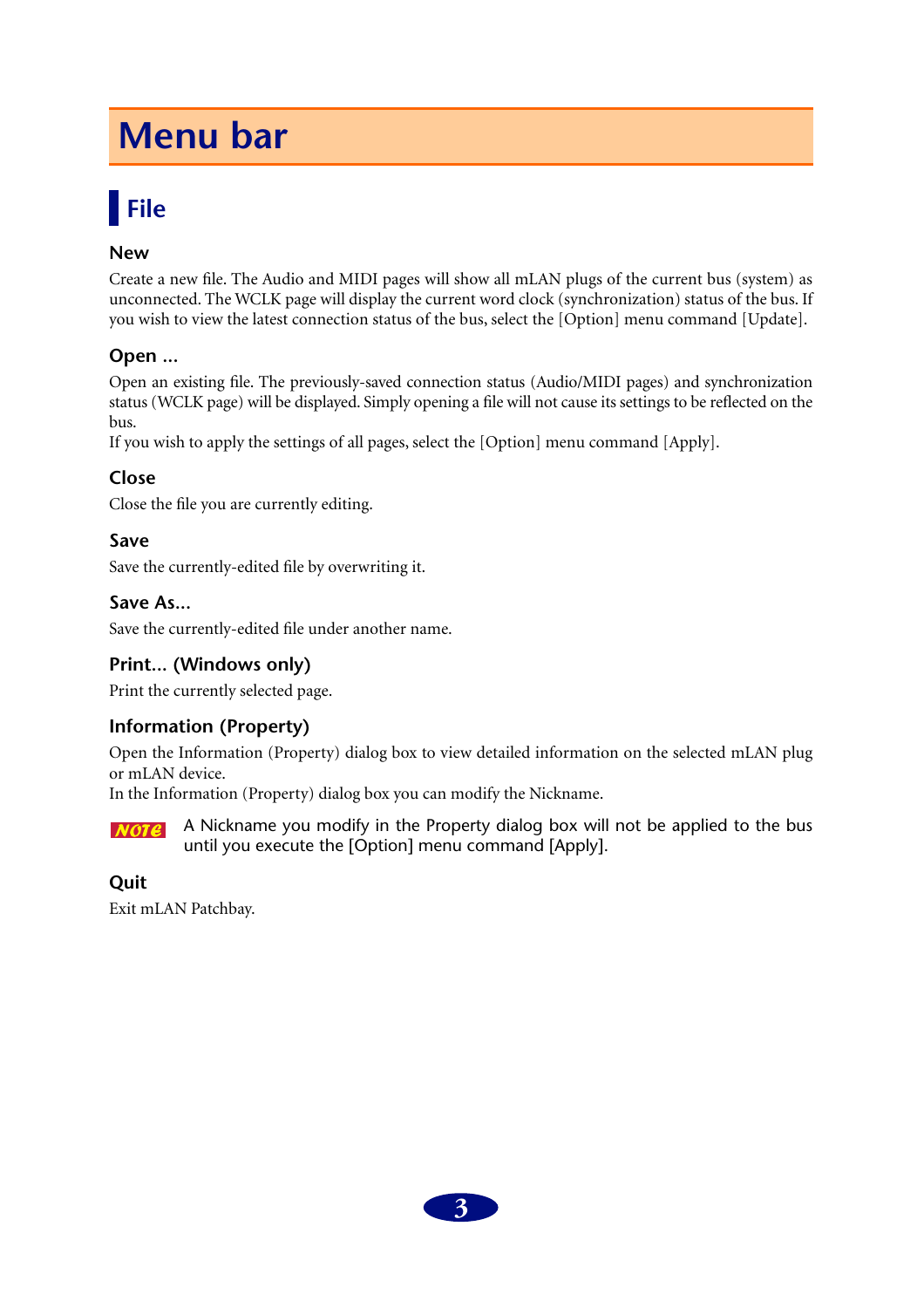<span id="page-3-0"></span>

## **Undo/Redo**

Undo returns the previously-edited item to its previous state. After Undo is executed, this command will change to Redo. Redo cancels the effect of Undo, restoring the item to its edited state.

## **Disconnect**

Disconnect the selected mLAN plug and save it in the clipboard. This cannot be used in the WCLK page.

## **Copy**

Copy the selected mLAN plug and save it in the clipboard. This cannot be used in the WCLK page.

## **Paste**

Connect the mLAN plug copied in the clipboard to the selected mLAN plug. This cannot be used in the WCLK page.

## **Search... (Windows only)**

Open the Search Plug dialog box. This cannot be used in the WCLK page.

Before using this, you must first open either the Audio or the MIDI page depending **NOTE** on the mLAN plug for which you wish to search.

| Search Plug dialog box<br>The Search Plug dialog box lets you find the location of the desired mLAN plugs.<br>Search |                                                                  |                                                                                                               |
|----------------------------------------------------------------------------------------------------------------------|------------------------------------------------------------------|---------------------------------------------------------------------------------------------------------------|
| Search Plug                                                                                                          |                                                                  | $\vert x \vert$                                                                                               |
| Module Nickname(M):<br>CS6x, #301 8E<br>mLAN8P, #205 8P<br>CS6R #318 8E<br> mLAN8P, #204 8P.                         | Plug Direction<br>$F$ . From<br>$\cap$ To<br><b>OK</b><br>Cancel | $Place(P)$ :<br>INDI OUT<br><b>IND2 OUT</b><br>IND3 OUT<br>IND4 OUT<br>IND5 OUT<br>IND6 OUT<br>l out<br>R OUT |
| 1. In the Module Nickname column, select the mLAN device that contains the mLAN plugs you                            |                                                                  |                                                                                                               |

- wish to find.
- 2. In the Plug Direction column, select either From (output plugs) or To (input plugs).
- 3. In the Plug column, select the mLAN plug that you wish to find, and then click [OK].

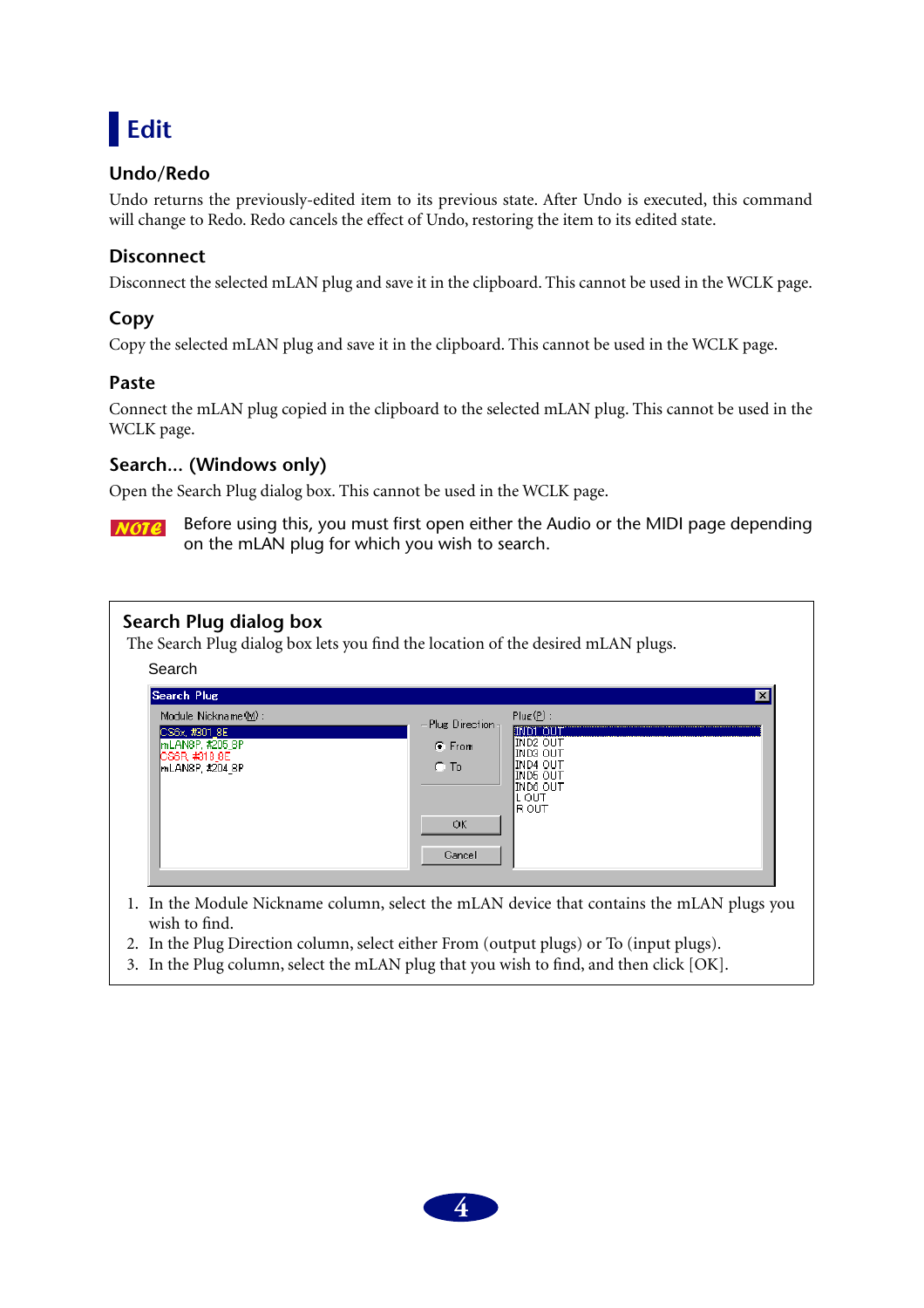## **Disconnect All**

Disconnect all mLAN plugs connected to the selected mLAN plug. This cannot be used in the WCLK page.

## **Disconnect Field All**

Disconnect all mLAN plugs (output plugs / input plugs) of the specified mLAN device. If an item in the From field is selected, all mLAN plugs in the To field will be disconnected. If an item in the To field is selected, all mLAN plugs in the From field will be disconnected. This cannot be used in the WCLK page.

## **Connect All (Windows only)**

Connect all mLAN plugs that are copied to the clipboard to all mLAN plugs of the specified mLAN device. Available only on the Audio page.

# <span id="page-4-0"></span>**View**

## **View Toolbar**

Switch the tool buttons between visible and hidden.

## **Status bar (Macintosh only)**

Lets you to select visible or hidden for the status indication.

## **Column Filter**

Switch each item in the data list between visible and hidden.

**Vender:** Hide/show the Vender item.

**Module:** Hide/show the Module item.

**Nickname:** Hide/show the Nickname item. This cannot be used in the WCLK page.

**Plug Name:** Hide/show the Plug Name item. This cannot be used in the WCLK page.

**Format:** Hide/show the Format item. This cannot be used in the WCLK page.

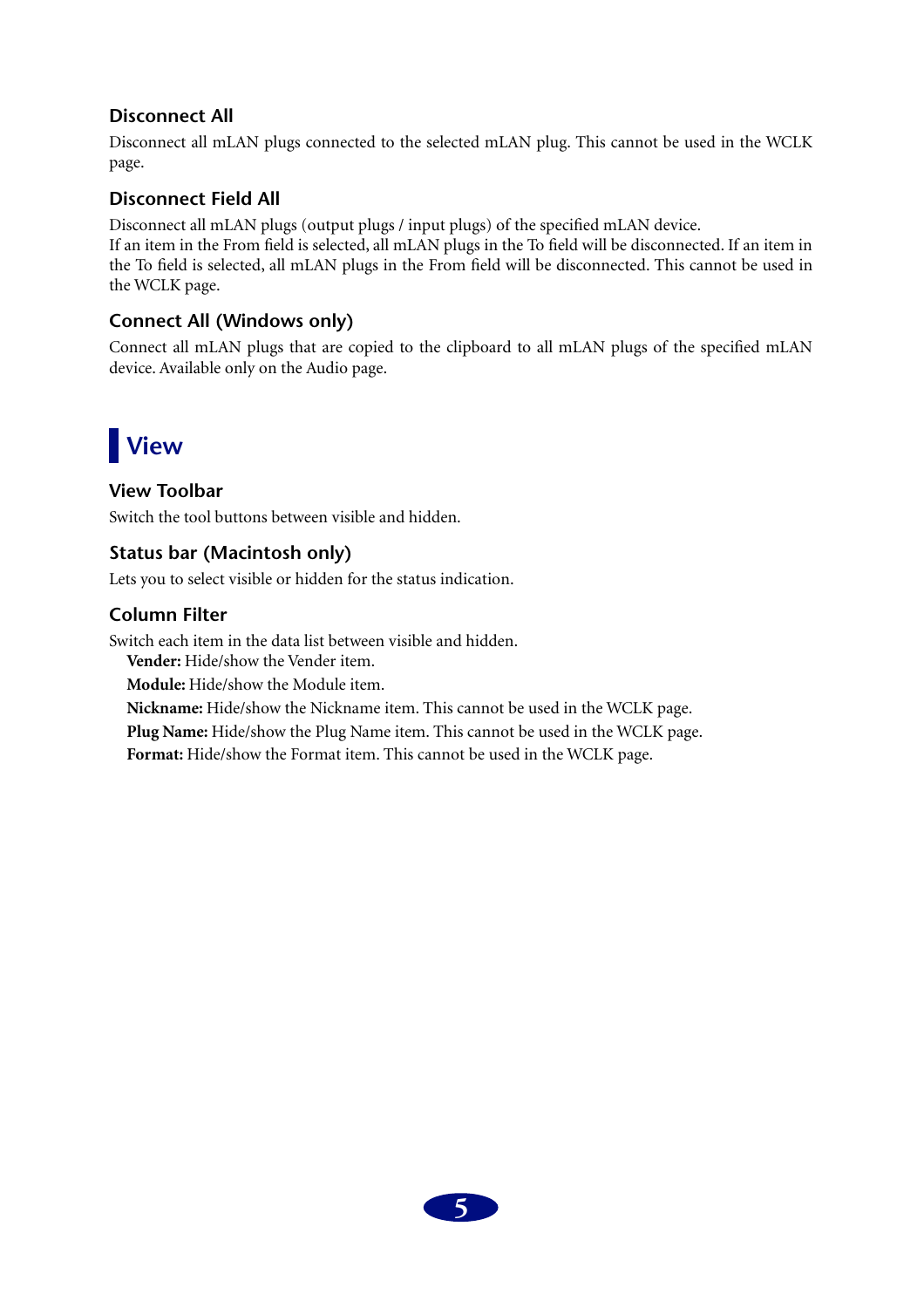# <span id="page-5-0"></span>**Option**

## **Update**

Show the mLAN devices currently on the bus and their settings on the appropriate pages.

## **Apply**

Apply the state specified in all pages to the mLAN devices on the bus.

**NOTE** After you click the [Apply] button, the status of the application may not match the status of the mLAN device. After clicking the button, click the [Update] button or use the Auto Update function (page 10).

## **Identify**

Issue an Identify to the selected mLAN device. The mLAN connector's LED on the mLAN device that has received an "Identify" will flash for five seconds.

## **Device Color... (Windows only)**

Open the Device Color dialog box.

## **Device Color dialog box**

In the Device Color dialog box you can specify the display color for each mLAN device.



- 1. Select the mLAN device whose device color you wish to specify.
- 2. Click [Selecting Color]. The color dialog box will appear.
- 3. Select the color that you wish to use for the mLAN device.

If you wish to customize the color, click [Customize Color] and add the desired color.  $NOTE$ 

- 4. Click [OK]. The selected color will be displayed in Sample Color.
- 5. Click [OK], and the display color of the mLAN device will be changed. If you decide not to change the color, click [Cancel].

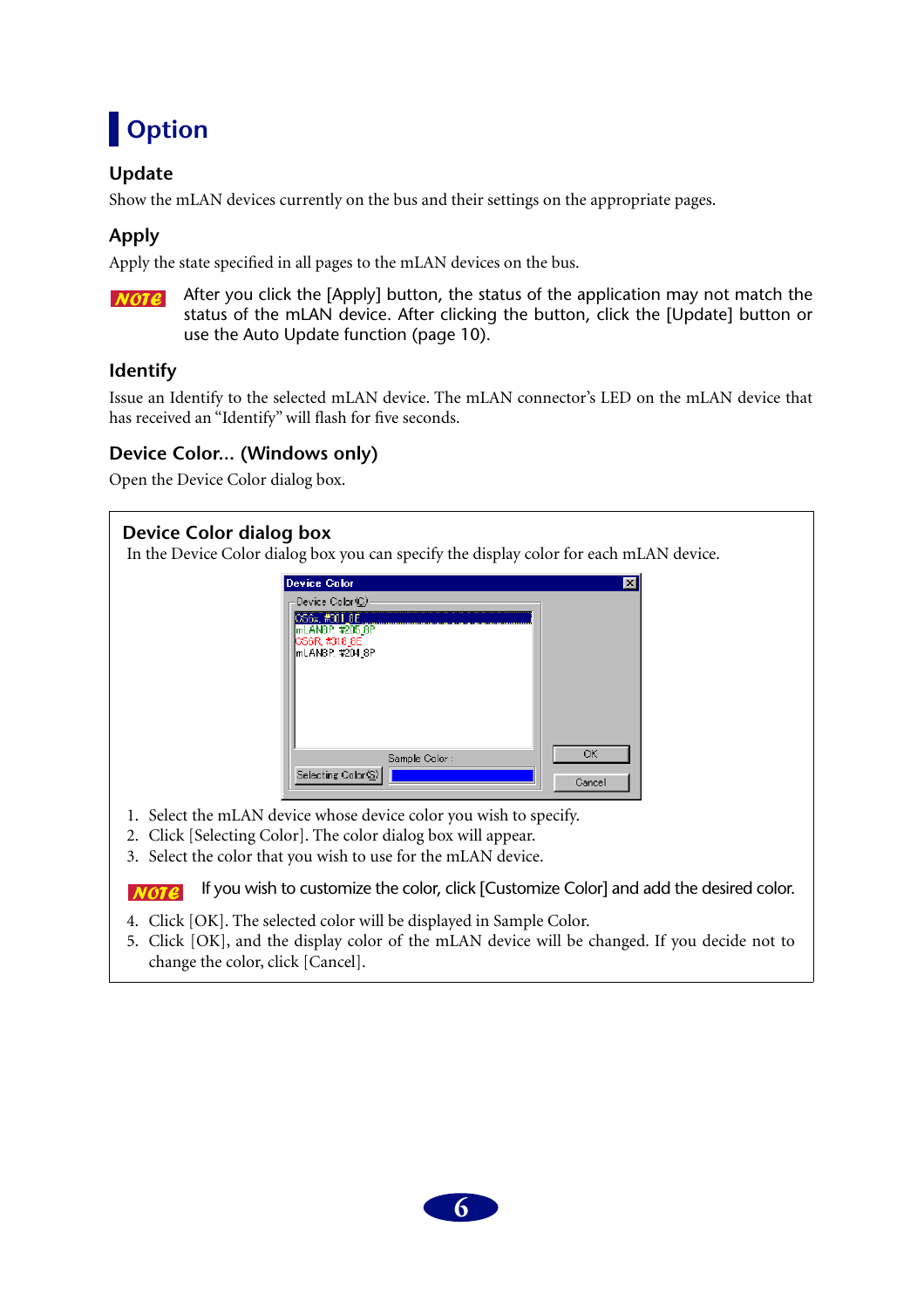## **Preference (Windows only)**

Open the Preference dialog box. In the Preference dialog box you can make settings for Shortcuts, Color and Other.

#### **Preference dialog box [Shortcuts]** Specify (customize) the menu shortcut keys. Shortcuts Color | Other | Menu Action: **File**<br>Edit New Assign Open Save View Revert Panel Save<br>Save As<br>Print... Option Help l Property Initial setting Quit Clear New Shortcut(N)  $CtrI + Shift + Q$ **Current Shortcut**  $CtrI + Q$ **Used Action**

- 1. Select the menu item for which you wish to specify a shortcut key.
- 2. Click the New Shortcut field, and then press the key that you wish to specify as the shortcut.
- 3. Click [Assign] to finalize the setting. If you click [Revert Panel], you will return to the settings of the previous step. If you click [Initial setting], the default settings (Ctrl + first letter of the action) will be applied. To clear the settings, click [Clear].

### **[Color]**

You can specify the color and background color in the data list.

| Color   Other  <br>Shortcuts         |                         |
|--------------------------------------|-------------------------|
| Data List Color                      |                         |
| $\bullet$ From Select $(1)$          | C From Background(3)    |
|                                      |                         |
| $\cap$ To Select $\langle 2 \rangle$ | $C$ To Background(4)    |
|                                      |                         |
| Revert Sel                           | Color(C)<br>Revert Back |
|                                      |                         |
|                                      |                         |

- 1. Select an item to be edited and click [Color]. The Color dialog opens.
- 2. Select the desired color.
- 3. Click [OK]. The selected color appears below the item. To reset the color and background color to their initial settings, click [Revert Sel] and [Revert Back] respectively.

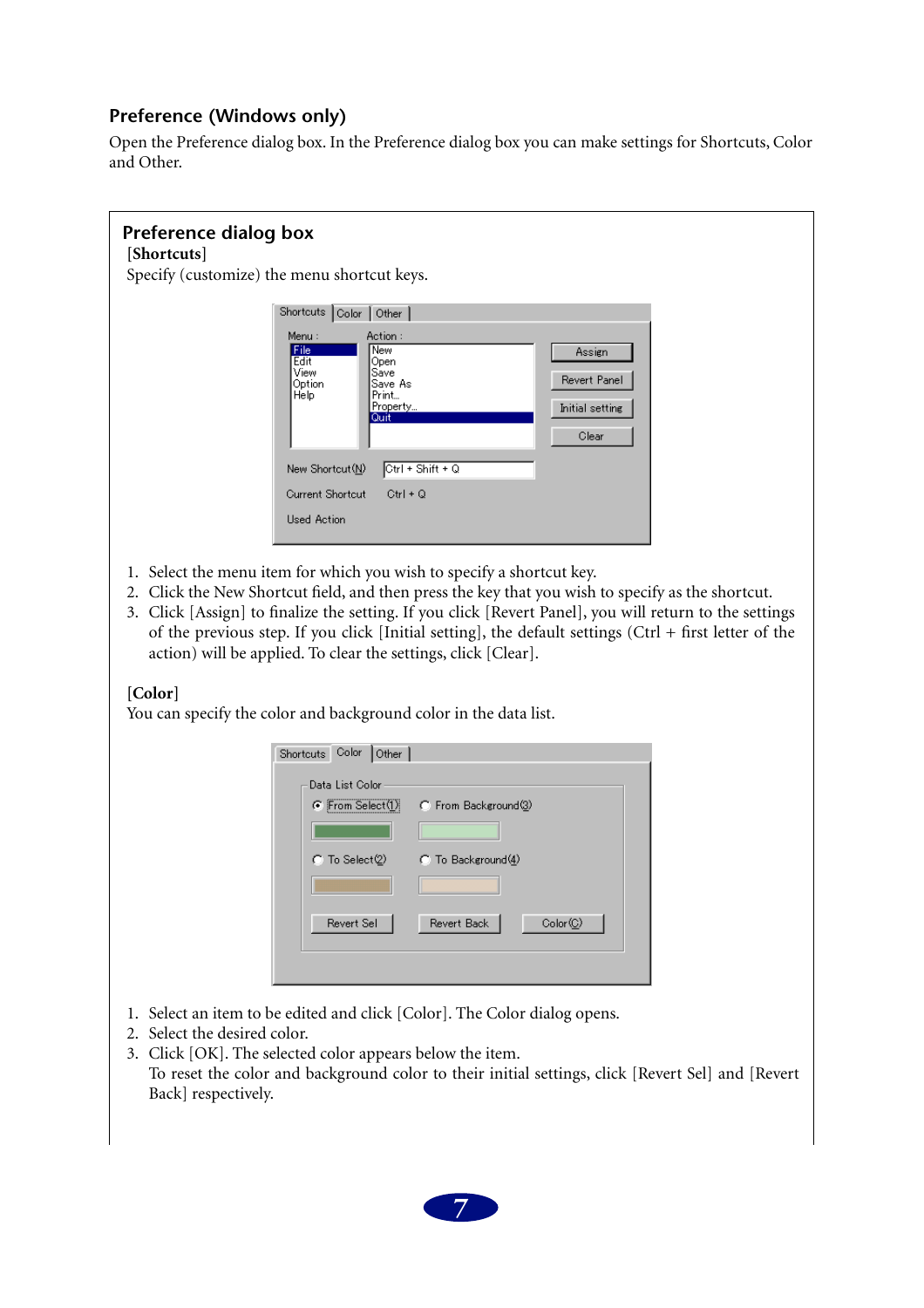**[Other]**

| <b>Other</b><br>Shortcuts   Color                           |                                                                                                                          |
|-------------------------------------------------------------|--------------------------------------------------------------------------------------------------------------------------|
| Serial port : COMI -<br>Command Timeout time:<br>10.<br>sec | Popup menu type<br>G Normal<br>$\cap$ Nickname                                                                           |
| Line space : $ 0\rangle$                                    | Auto Update type<br>C WCLK page only<br>C All pages<br>C No Auto Update<br>Auto Update Wait Time :  <br>0 <sub>sec</sub> |

Serial port: Select the COM port that is used to connect the computer and mLAN device.

If there is a problem such as failure to read data, check whether this value  $NOTE$ matches the COM port you are actually using.

**Command Time out Time:** Set the response time that is taken from the issuance of a command to the mLAN device until the receipt of a response from the device.

**Line space:** Specify the display spacing at which mLAN plugs or mLAN devices are shown on a page.

**Popup menu type:** Select the display method that will be used for popup menus when you connect a mLAN plug in the Audio or MIDI pages, or when you manually select the Master mLAN device for a Slave mLAN device in the WCLK page.

#### **Popup menu type**

#### **For the Audio or MIDI page**

If you specify "Normal," popup menus will be displayed as shown below. The upper line will extend from the module name to the plug name.

| Audio page       |                          |                    |      |                      |         |                     |                         |  |
|------------------|--------------------------|--------------------|------|----------------------|---------|---------------------|-------------------------|--|
| Υř               | NIO DI<br>YAMAHA∕ Module |                    | CS6x | -Miss                |         | 44.1kHz.<br>44.1kHz | IEC958<br><b>IEC958</b> |  |
| Υf<br>YΑ         | YAMAHA/ Nickname         |                    |      | mLAN8P               | #2058P  |                     | IEC958                  |  |
| Υř               |                          |                    | CS6R |                      | #204 8P |                     | Input 1                 |  |
| Property         |                          |                    |      | AHXI                 |         | 441kF               | Input 2                 |  |
| YAMAHA<br>YAMAHA | mLAN8P<br>mLAN8P         | #205 8P<br>#205.8P |      | A/D In R<br>AZD In L |         | 44.1kF<br>44.1kF    | Input 3                 |  |
| YAMAHA           | mLAN8P                   | #204 8P            |      | St Mix R             |         | 44.1kF              | Input $4$               |  |
| YAMAHA           | mLAN8P                   | #204 8P            |      | St Mix L             |         | $44.1k$ $+$         | Input 5                 |  |
| YAMAHA           | mLAN <sub>8</sub> P      | #204 8P            |      | Die In R             |         | $44.1k +$           | Input $6\,$             |  |
| YAMAHA<br>YAMAHA | mLAN8P<br>mLAN8P         | #204 8P<br>#204 8P |      | Die In L<br>AUX 2    |         | 44.1kF<br>44.1kF    | Input $7\,$             |  |
| YAMAHA           | mLAN3P                   | #204 8P            |      | ALIX 1               |         | 44.1kF              | Input 8                 |  |
|                  |                          | കാവം വര            |      | $0$ (D $L$ D         |         | $4.4 - 1.1$         |                         |  |

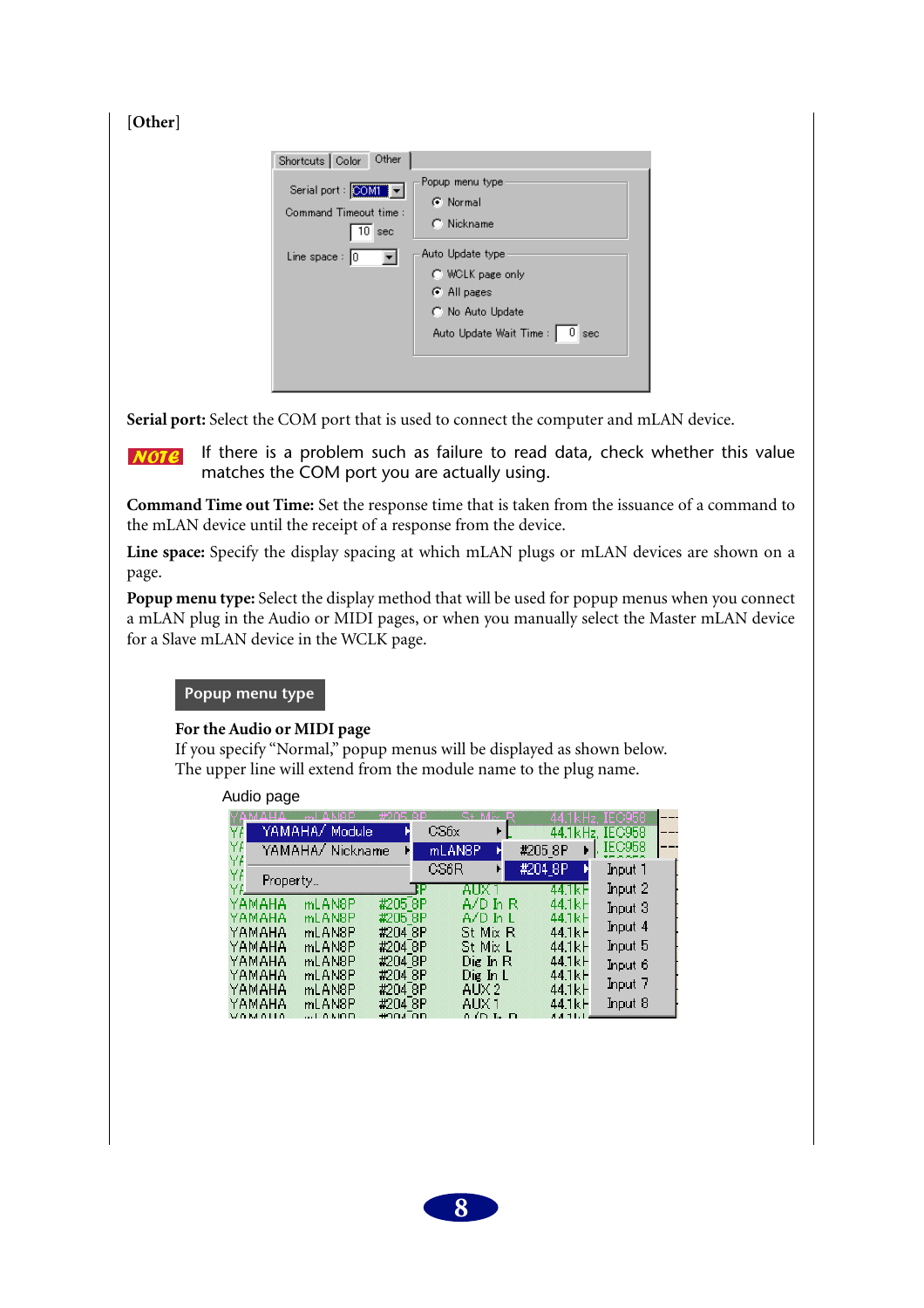The lower line will skip the module name and extend from the nickname to the plug name.

| Audio page           |                     |         |              |                   |
|----------------------|---------------------|---------|--------------|-------------------|
|                      |                     |         | Mix          | .1k               |
| Ÿ,                   | YAMAHA/ Module      | RР      | Mix          | 44.1k             |
| Y۱                   | YAMAHA/ Nickname    |         | #301 8E<br>ь | 44.1k             |
| Ÿ۱                   |                     |         | #2058P<br>⊧  | 44.1k             |
| Y۱<br>Property<br>γ. |                     |         | #318_8E<br>⊧ | 44.1k             |
| YAMAHA               | mLAN8P              | #205    |              | 44.1k             |
| YAMAHA               | ml ANRP             | #205    | #204_8P      | Input 1           |
| YAMAHA               | ml ANSP             | #204 8P | St Mi:       | Input 2           |
| ҮАМАНА               | mLAN8P              | #204 8P | St Mis       | Input $3$         |
| YAMAHA               | mLAN <sub>8</sub> P | #204 BP | Die In       | Input 4           |
| YAMAHA               | mLAN8P              | #204 8P | Dig In       |                   |
| YAMAHA               | mLAN8P              | #204 8P | AUX 2        | $_{\rm{Input}}$ 5 |
| YAMAHA               | mLAN <sub>8</sub> P | #204.8P | AUX -        | Input 6           |
| ҮАМАНА               | mLAN8P              | #204 8P | A/DI         | Input 7           |
| YAMAHA               | mLAN8P              | #204 8P | A/D I        | Input 8           |
| YAMAHA               | CS6x                | #301 8E | R OU         |                   |

If you specify "Nickname," Vender/Module will be omitted as shown below, and display will begin with the Nickname.

|                      | Audio page                      |                |                                     |          |
|----------------------|---------------------------------|----------------|-------------------------------------|----------|
| Ył<br>Ył<br>Ył<br>Ył | #301_8E<br>#205_8P<br>#318 8E   |                | #205<br>#205<br>#205<br><b>MOUL</b> | ЯF<br>8F |
| Ył<br>Ył             | #204 8P                         |                | Input 1<br>Input 2                  |          |
| Ył                   | Property…<br>Y <del>Amoun</del> | <b>TTL FT4</b> | Input 3                             |          |
|                      | YAMAHA<br>YAMAHA                | ml AN<br>mLAN  | Input 4<br>Input 5                  |          |
|                      | YAMAHA<br>YAMAHA                | mLAN<br>mLAN   | Input 6                             |          |
|                      | YAMAHA                          | mLAN           | Input 7                             |          |
|                      | YAMAHA<br>YAMAHA                | mLAN<br>ml AN  | Input 8                             |          |

#### **For the WCLK page**

If you specify "Normal," popup menus will be displayed as shown below. The upper line will extend from the module name to the nickname.

| <b>Vivien</b><br>Manual Mode, Others<br>Set Group Master<br>Auto | 44.1kHz        | ml ANSP<br><b>CS6R</b> |      |          |
|------------------------------------------------------------------|----------------|------------------------|------|----------|
| Manual                                                           | Group1         |                        |      |          |
| Property                                                         | YAMAHA/ Module |                        | CS6R | magnolia |
|                                                                  |                | YAMAHA/ Nickname       |      |          |

The lower line will skip the module name and extend to the nickname.

| Vivien<br>mag | Manual Mode Others<br>Set Group Master | ml ANSP<br>kHz<br>CS6R |          |
|---------------|----------------------------------------|------------------------|----------|
|               | Auto<br>Manual                         | Group1                 |          |
|               | Property                               | YAMAHA/ Module         |          |
|               |                                        | YAMAHA/ Nickname       | magnolia |

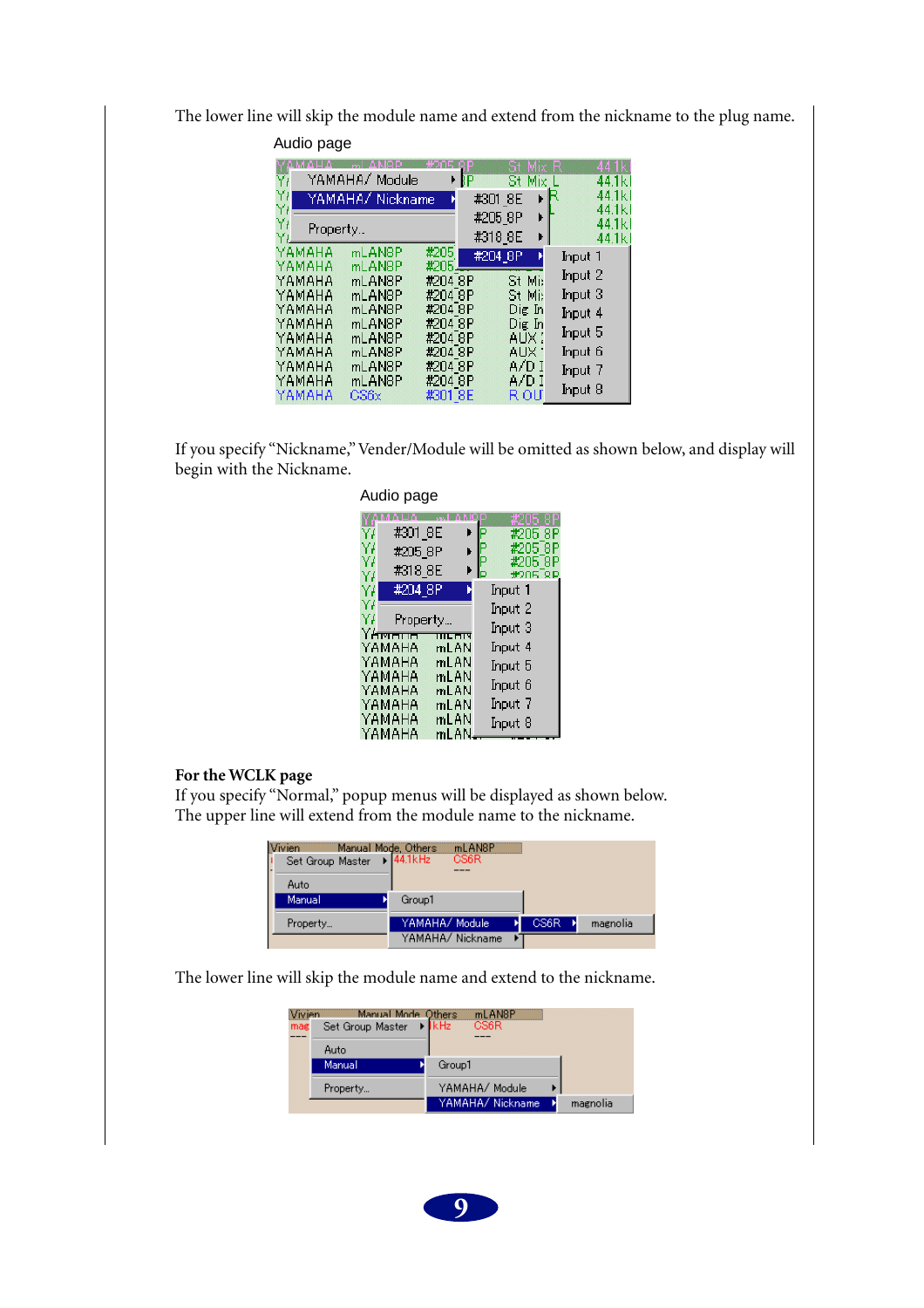If you specify "Nickname," Vender/Module will be omitted as shown below, and display will begin with the Nickname.

| Vivien           | Manual Mode, Others.          | mLANSP |  |
|------------------|-------------------------------|--------|--|
| Set Group Master | $\blacktriangleright$ 44.1kHz | CS6R   |  |
| Auto             |                               |        |  |
| Manual           | Group1                        |        |  |
| Property         | magnolia                      |        |  |



By right-clicking while holding down the Ctrl key, you can access the type of popup menu opposite to that which was selected.

**Auto Update type:** These are options for when executing the Apply command.

| Auto Update type              |
|-------------------------------|
| C WCLK page only              |
| C All pages                   |
| C No Auto Update              |
| Auto Update Wait Time : 0 sec |

### **WCLK page only**

After Apply has been completed, the WCLK page display will automatically be updated to the current state of the bus. This is convenient when you wish to verify the synchronization data after executing Apply.

### **All pages**

After Apply has been completed, the display of all pages will automatically be updated to the current state of the bus. This is convenient when you wish to verify that all data was correctly applied to the bus after Apply was executed.

### **No Auto Update**

No action will be performed after Apply is completed.

### **Auto Update Wait Time**

Specify the interval time following Apply after which the display will be updated to the current state of the bus. The units are seconds.

<span id="page-9-0"></span>The initial setting is three seconds. If you have connected six or more **NOTE** mLAN devices, set this value higher than three seconds.

## **Help (Windows only)**

### **About mLAN Patchbay (A)...**

Display version information for mLAN Patchbay.

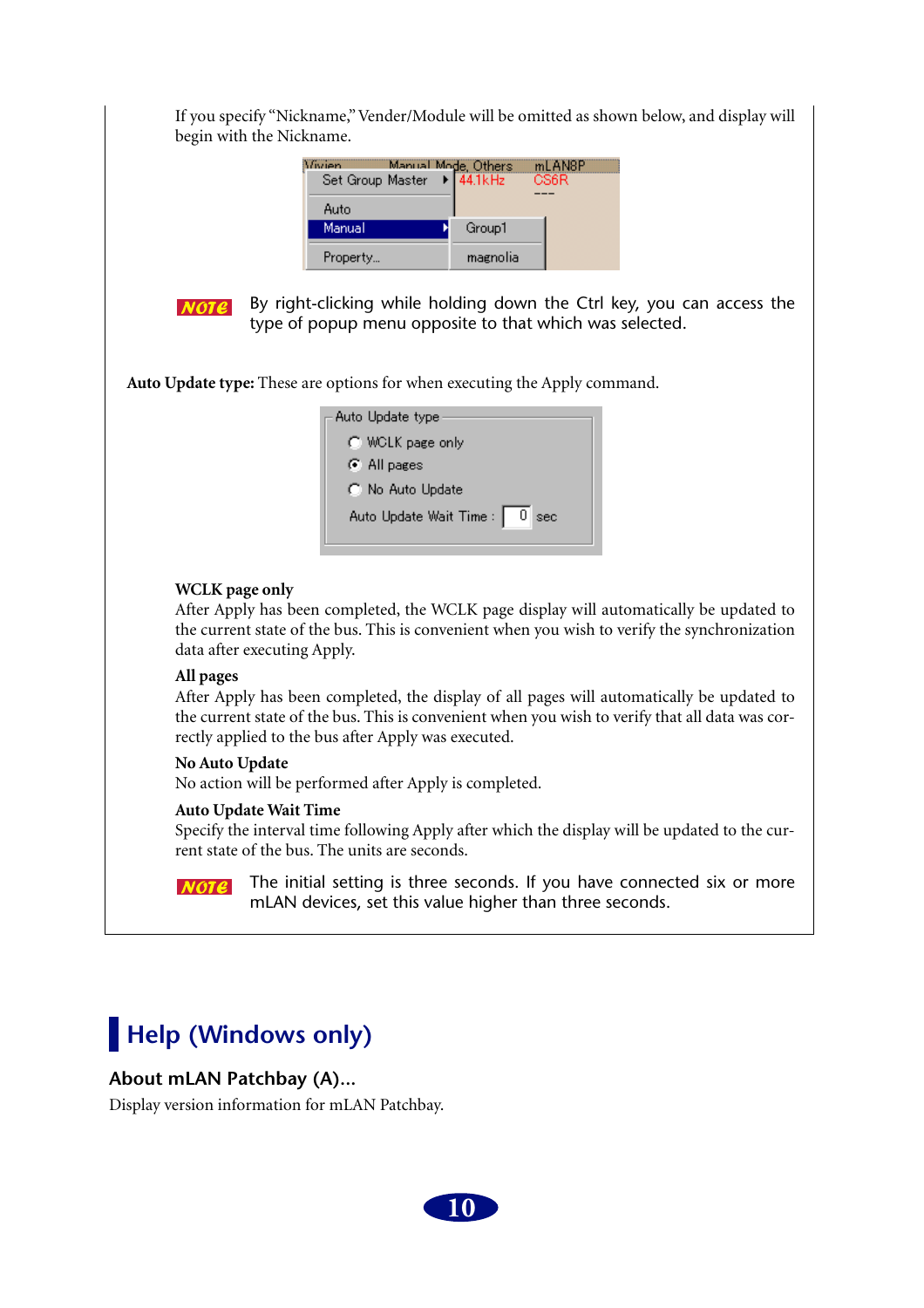# <span id="page-10-2"></span>**Main window**

When you start up mLAN Patchbay, the following window will appear.

#### Main window

| $\overline{\mathbb{R}^n}$ |                              |                   |               |                   |                   |   | *mLAN∃   |               |               |               |                 | 回目 |
|---------------------------|------------------------------|-------------------|---------------|-------------------|-------------------|---|----------|---------------|---------------|---------------|-----------------|----|
|                           | Audio                        | <b>MIDI</b>       | <b>WCLK</b>   | Traffic=15%       |                   |   |          |               |               |               |                 |    |
|                           | <b>Update</b>                |                   | Apply         | Vender            | <b>Module</b>     |   | Nickname | Plug Name     | Format        |               |                 |    |
|                           |                              |                   |               |                   |                   |   |          |               |               |               | m/Havy          |    |
|                           |                              |                   |               | From              |                   |   |          |               |               | To            |                 |    |
|                           | Vender                       | Module            | Nickname      | Plug Name<br>- 15 | Format            |   | Vender   | Module        | Nickname      | Plug Name     | Format          |    |
|                           | YAMAHA                       | mLAN8P            | Vivien        | A/D In L          | 32kHz, IEC958     | ≂ | ---      | $\cdots$      | $\cdots$      | $-- -$        | ---             |    |
|                           | YAMAHA                       | mLAN8P            | Vivien        | $A/D$ In R        | 32kHz, IEC958     | ▽ | ---      | ---           | ---           | ---           | ---             |    |
|                           | YAMAHA                       | mLAN8P            | Vivien        | AUX <sub>1</sub>  | 32kHz, IEC958     | ▽ | ---      | ---           | $\cdots$      | $-- -$        | ---             |    |
|                           | YAMAHA                       | mLAN8P            | Vivien        | AUX <sub>2</sub>  | 32kHz, IEC958     | ▽ | YAMAHA   | MacDrvr       | G4            | Input 1       | 44.1kHz, IEC958 | ▽  |
|                           | YAMAHA                       | mLAN8P            | Vivien        | Dig In L          | 32kHz, IEC958     | ▽ | ---      | $---$         | $\cdots$      | $---$         | ---             |    |
|                           | YAMAHA                       | mLAN8P            | Vivien        | Dig In R          | 32kHz, IEC958     | ▽ | ---      | ---           | ---           | ---           | ---             |    |
|                           | YAMAHA                       | mLAN8P            | Vivien        | IN                | 32kHz, IEC958     | ▽ | ---      | ---           | ---           | $---$         | $- - -$         |    |
|                           | YAMAHA                       | CS6R              | magnolia      | IND1 OUT          | 32kHz, IEC958     | ▽ | YAMAHA   | mLAN8P        | Vivien        | Input 1       | 32kHz, IEC958   | ▽  |
|                           | YAMAHA                       | CS6R              | magnolia      | IND2 OUT          | 32kHz, IEC958     | ▽ | YAMAHA   | mLAN8P        | Vivien        | Input 2       | 32kHz, IEC958   | ▽  |
|                           | YAMAHA                       | CS6R              | magnolia      | IND3 OUT          | 32kHz, IEC958     | ▽ | YAMAHA   | mLAN8P        | Vivien        | Input 3       | 32kHz, IEC958   | ▽  |
|                           | YAMAHA                       | CS6R              | magnolia      | IND4 OUT          | 32kHz, IEC958     | ▽ | YAMAHA   | mLAN8P        | Vivien        | Input 4       | 32kHz, IEC958   | ▽  |
|                           | YAMAHA                       | CS6R              | magnolia      | IND5 OUT          | 32kHz, IEC958     | ▽ | $---$    | $\frac{1}{2}$ | $\frac{1}{2}$ | $---$         | $- - -$         |    |
|                           | YAMAHA                       | CS6R              | magnolia      | IND6 OUT          | 32kHz, IEC958     | ▽ | $---$    | $- - -$       | $\frac{1}{2}$ | $  -$         | $- - -$         |    |
|                           | YAMAHA                       | CS6R              | magnolia      | MIDI OUT          | 32kHz, IEC958     | ▽ | $---$    | $\frac{1}{2}$ | $\frac{1}{2}$ | $\frac{1}{2}$ | $- - -$         |    |
|                           | YAMAHA                       | CS6R              | magnolia      | R OUT             | 32kHz, Raw        | ▽ | ---      | ---           | $- - -$       | ---           | ---             |    |
|                           | YAMAHA                       | mLAN8P            | Vivien        | St Mix R          | 32kHz, Raw        | ᢦ | $- - -$  | $- - -$       | $\cdots$      | $-$ --        | $- - -$         |    |
|                           | ---                          | $- - -$           | $---$         | $---$             | ---               |   | YAMAHA   | CS6R          | magnolia      | MIDI IN       | 32kHz, Raw      | ▽  |
|                           | $\qquad \qquad -$            | ---               | $---$         | $---$             | $\cdots$          |   | YAMAHA   | MacDrivr      | G4            | Input 2       | 44.1kHz, IEC958 | ▽  |
|                           | ---                          | ---               | ---           | $---$             | ---               |   | YAMAHA   | MacDrivr      | G4            | Input 3       | 44.1kHz, IEC958 | ▽  |
|                           | $\cdots$                     | $\qquad \qquad -$ | $---$         | $\qquad \qquad -$ | $\qquad \qquad -$ |   | YAMAHA   | MadDrivin     | G4            | Input 4       | 44.1kHz, IEC958 | ▽  |
|                           | ---                          | ---               | $---$         | $\qquad \qquad -$ | ---               |   | YAMAHA   | MadDrivin     | G4            | Input 5       | 44.1kHz, IEC958 | ᆓ  |
|                           | $\cdots$                     | ---               | $\frac{1}{2}$ | $\qquad \qquad -$ | $\cdots$          |   | YAMAHA   | MacDrivr      | - G4          | Input 6       | 44.1kHz, IEC958 | ᆓ  |
|                           | ---                          | ---               | $---$         | $\qquad \qquad -$ | $-- -$            |   | YAMAHA   | MacDrivr      | G4            | Input 7       | 44.1kHz, IEC958 | ᅐ  |
|                           | $\cdots$                     | ---               | $\cdots$      | $\cdots$          | $\cdots$          |   | YAMAHA   | MacDrvr.      | G4            | Input 8       | 44.1kHz, IEC958 | ▽  |
|                           | ---                          | ---               | $- - -$       | $\cdots$          | $-- -$            |   | YAMAHA   | mLAN8P        | Vivien        | Input 5       | 32kHz, IEC958   | ▽  |
|                           | ---                          | ---               | $---$         | $\cdots$          | $\cdots$          |   | YAMAHA   | mLAN8P        | Vivien        | Input 6       | 32kHz, IEC958   | ▽  |
|                           | $---$                        | ---               | $---$         | $---$             | $\cdots$          |   | YAMAHA   | mLAN8P        | Vivien        | Input 7       | 32kHz, IEC958   | ▽  |
|                           | ---                          | ---               | $---$         | $---$             | $\cdots$          |   | YAMAHA   | mLAN8P        | Vivien        | Input 8       | 32kHz, IEC958   | ▽  |
|                           | $- - -$                      | ---               | $\frac{1}{2}$ | $- - -$           | $\frac{1}{2}$     |   | YAMAHA   | mLAN8P        | Vivien        | OUT-A         | 32kHz, IEC958   | ▽  |
|                           | ---                          | ---               | ---           | $\frac{1}{2}$     | ---               |   | YAMAHA   | mLAN8P        | Vivien        | OUT-B         | 32kHz, IEC958   | ▽  |
|                           |                              |                   |               |                   |                   |   |          |               |               |               |                 |    |
|                           | From: YAMAHA Vivien A/D In L |                   |               |                   |                   |   |          |               |               |               |                 |    |

## <span id="page-10-0"></span>**Tabs**



By clicking the tabs, you can access the following pages. **Audio:** Connections for Audio plugs. **MIDI:** Connections for MIDI plugs **WCLK (Word Clock):** Synchronization settings such as word clock master and slave

## <span id="page-10-1"></span>**Tool buttons**

| Module   Nickname   Plug Name   Format<br>Ш |  |
|---------------------------------------------|--|
|---------------------------------------------|--|

**Update:** Make the data section show the state of the devices currently connected to the bus. This is the same function as the [Option] menu command [Update].

**Apply:** Apply the state shown in the data section to the devices on the bus. This is the same function as the [Option] menu command [Apply].

**Vender:** Switch the Vender between displayed/hidden. This is the same function as the [View] menu command [Column filter] item [Vender].

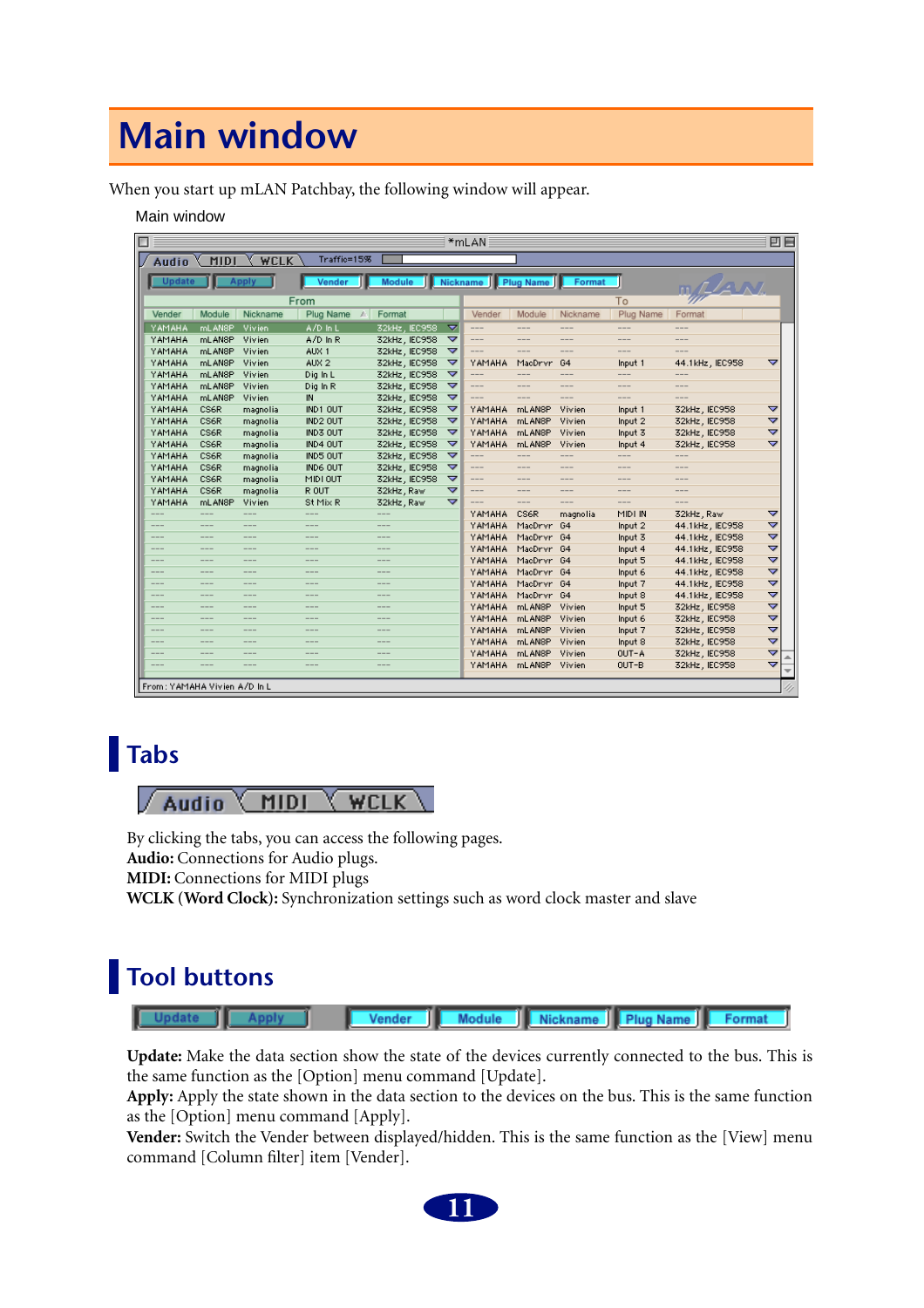**Module:** Switch the Module column between displayed/hidden. This is the same function as the [View] menu command [Column filter] item [Module].

**Nickname:** Switch the Nickname between displayed/hidden. This is the same function as the [View] menu command [Column filter] item [Nickname]. If the WCLK page is selected, this has no function.

**Plug Name:** Switch the Plug Name between displayed/hidden. This is the same function as the [View] menu command [Column filter] item [Plug Name]. If the WCLK page is selected, this has no function.

**Format:** Switch the Format between displayed/hidden. This is the same function as the [View] menu command [Column filter] item [Format]. If the WCLK page is selected, this has no function.

For MIDI connections, it is not necessary to take account of differences in Format. In  $NOTE$ such cases, it is convenient to use the Format tool button to hide Format from being displayed.

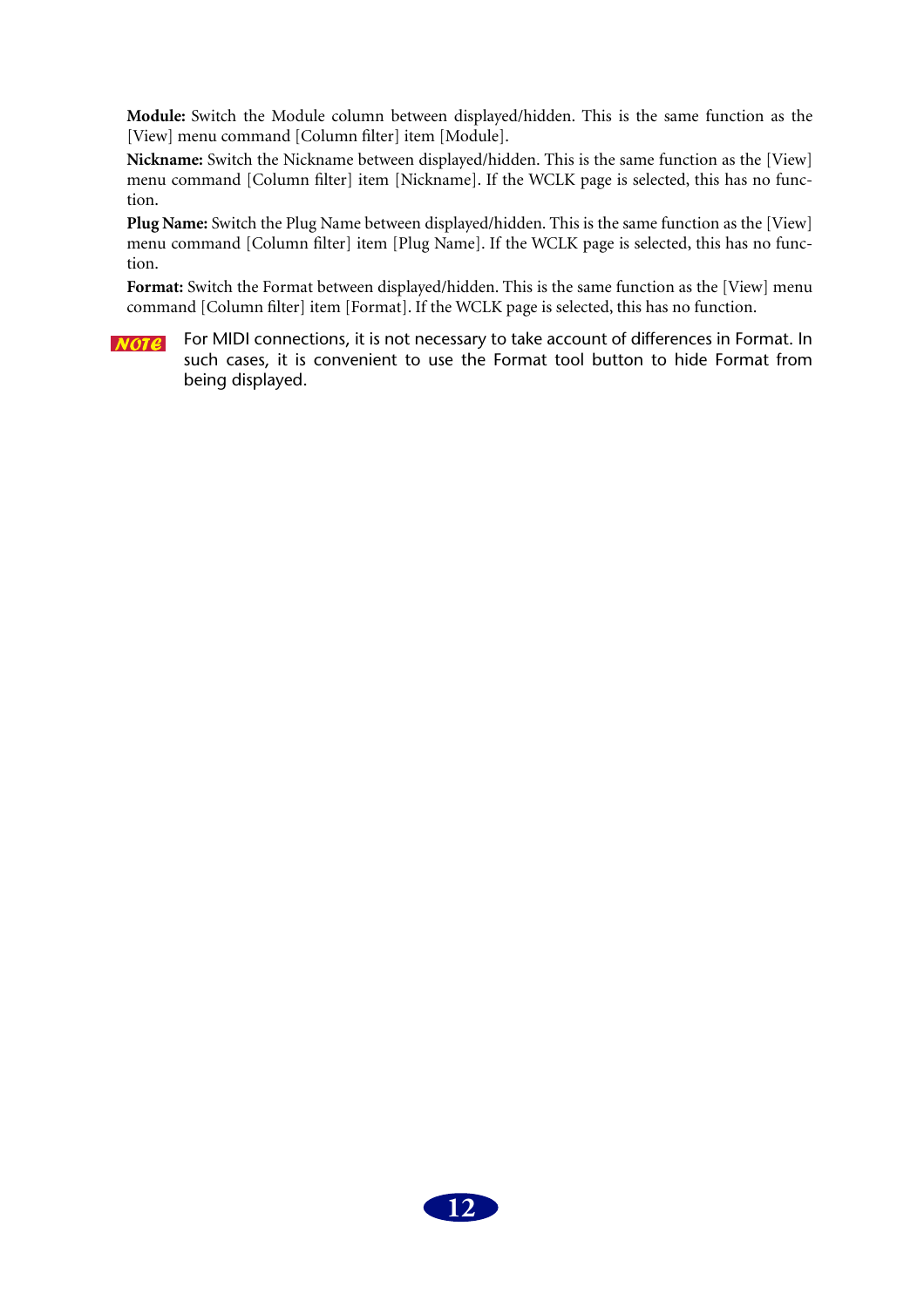# <span id="page-12-0"></span>**Data list**

## **Audio and MIDI pages**

|        | From   |  |                                                        |  |  |  |  |  |  |  |  |
|--------|--------|--|--------------------------------------------------------|--|--|--|--|--|--|--|--|
|        |        |  | Vender $\nabla$ Module   Nickname   Plug Name   Format |  |  |  |  |  |  |  |  |
|        |        |  |                                                        |  |  |  |  |  |  |  |  |
| Vender | Module |  | Nickname Plug Name Format                              |  |  |  |  |  |  |  |  |

**Vender:** Displays the manufacturer of the mLAN device. **Module:** Displays the model name of the mLAN device **Nickname:** Displays the nickname of the mLAN device. Plug Name: Displays the plug name of the mLAN device. Format: Displays the format of the mLAN device.

## **WCLK page**

|        | Master  |       |                 |  |
|--------|---------|-------|-----------------|--|
| Vender | Modulei |       | <u>Nickname</u> |  |
|        |         | Slave |                 |  |
| Vender | Module  |       | Nickname        |  |

WC marker: Displays the common word clock mark.

### 44 (44.1k), 48 (48k) Internal



A word clock is not supplied.



There is no Sort function for WC marker.  $NOTE$ 

**Vender:** Displays the manufacturer of the mLAN device.

**Module:** Displays the model name of the mLAN device

**Nickname:** Displays the nickname of the mLAN device.

**Status:** Displays the sync mode and word clock frequency of the mLAN device.

Displayed/hidden settings for each item in the Audio and MIDI pages are shared.  $NOTE$ The Sort function is independent for each page.

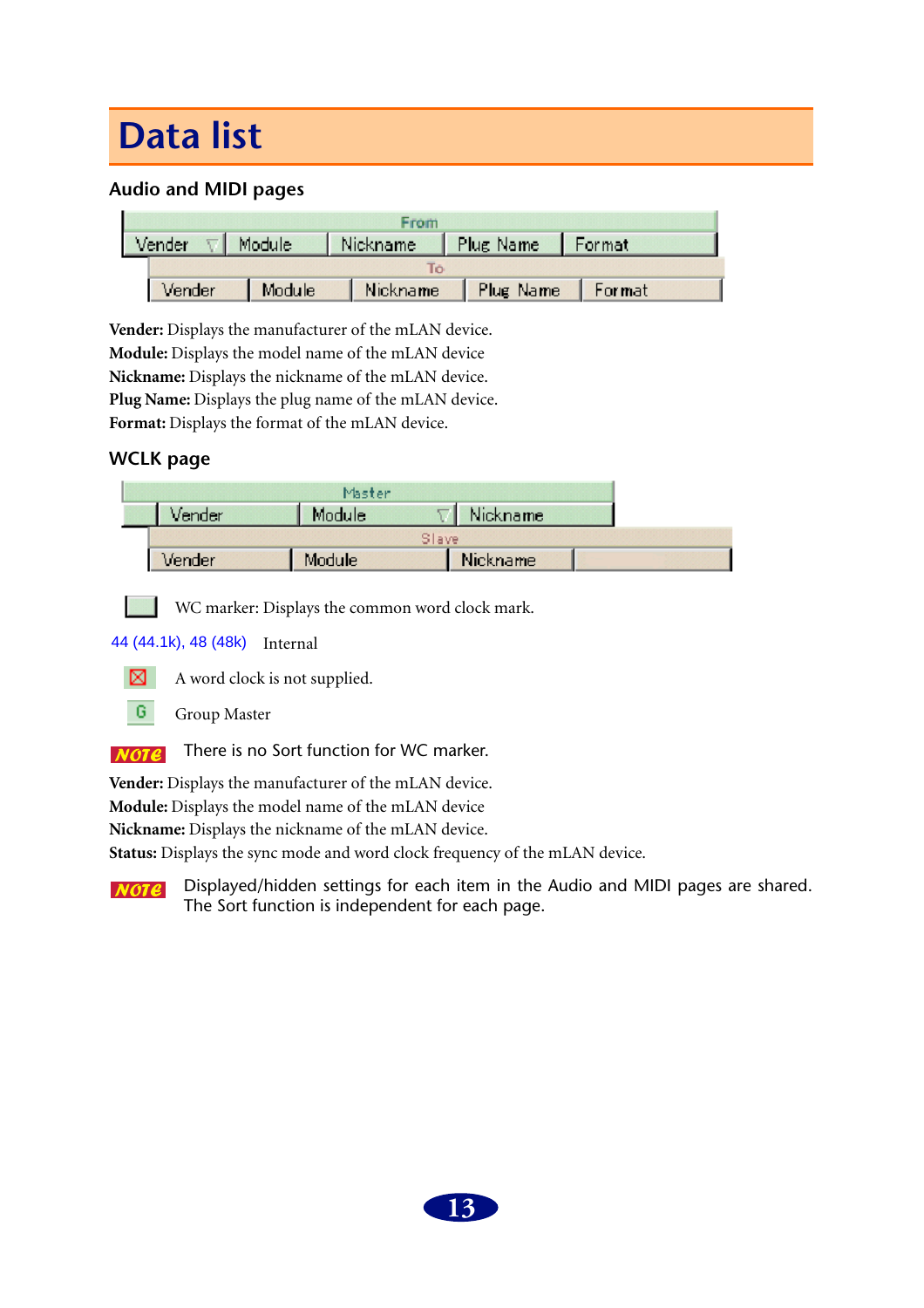### **Sorting data**

If you click the title of an item, the list will be sorted with that item as the key. A sort symbol will be displayed at the right of that title. The sort symbol will point upward to indicate ascending order, or downward to indicate descending order. Each time you click the title of an item, sorting for that item will alternate between ascending and descending order.

By dragging the title of an item to left or right, you can change the order of the items.

|                  |                     | Sort symbol   |                      |   |       |                        |  |  |  |  |  |  |  |  |
|------------------|---------------------|---------------|----------------------|---|-------|------------------------|--|--|--|--|--|--|--|--|
|                  |                     |               |                      |   |       |                        |  |  |  |  |  |  |  |  |
| Module<br>Vender | Nickname $\bigcirc$ | Vender        | Module               |   |       |                        |  |  |  |  |  |  |  |  |
| YAMAHA<br>mLANSP | Vivien              | $A/D$ In L    | 32kHz EC958 $\nabla$ |   | ---   | $\frac{1}{2}$          |  |  |  |  |  |  |  |  |
| YAMAHA<br>mLAN8P | Vivien              | $A/D$ $\ln R$ | 32kHz, IEC958        | ╺ | $---$ | $\cdots \cdots \cdots$ |  |  |  |  |  |  |  |  |

### **Connection data**

Audio and MIDI pages

These pages display the connection status of the mLAN plugs. "From" displays the output plugs, and "To" displays the input plugs. If unconnected, a "---" (hyphen) will be displayed. If connected, the connection destination mLAN plug will be displayed.

#### Audio page

|                 |                     | From     |                  |                  | To            |        |          |           |                 |  |
|-----------------|---------------------|----------|------------------|------------------|---------------|--------|----------|-----------|-----------------|--|
| Vender $\nabla$ | Module              | Nickname | Plug Name        | Format           | Vender        | Module | Nickname | Plug Name | Format          |  |
| YAMAHA          | mLAN8P              | #205 8P  | St Mix R         | 44.1 kHz, IEC958 | YAMAHA        | CS6R   | #318 8E  | l in      | 44.1kHz, IEC958 |  |
| <b>YAMAHA</b>   | mLAN8P              | #205 8P  | St Mix L         | 44.1 kHz. IEC958 | YAMAHA        | CS6R   | #318 8E  | R IN      | 44.1kHz, IEC958 |  |
| <b>YAMAHA</b>   | mLAN8P              | #205 8P  | Die In R         | 44.1 kHz. IEC958 | IYAMAHA.      | CS6R   | #318 8E  | IND1 IN   | 44.1kHz. IEC958 |  |
| <b>YAMAHA</b>   | mLAN8P              | #2058P   | Die In L         | 44.1 kHz. IEC958 | <b>YAMAHA</b> | CS6R   | #318 8E  | IND2 IN   | 44.1kHz, IEC958 |  |
| <b>YAMAHA</b>   | mLAN8P              | #205 8P  | AUX <sub>2</sub> | 44.1 kHz. IEC958 | IYAMAHA.      | CS6R   | #318 8E  | IND3 IN   | 44.1kHz, IEC958 |  |
| <b>YAMAHA</b>   | mLAN8P              | #205 8P  | AUX <sub>1</sub> | 44.1 kHz. IEC958 | IYAMAHA       | CS6R   | #318 8E  | IND4 IN   | 44.1kHz, IEC958 |  |
| <b>YAMAHA</b>   | mLAN8P              | #205.8P  | $A/D$ in $R$     | 44.1 kHz, IEC958 | IYAMAHA.      | CS6R   | #318 8E  | IND5 IN   | 44.1kHz, IEC958 |  |
| <b>YAMAHA</b>   | mLAN8P              | #205 8P  | $A/D$ In L       | 44.1 kHz. IEC958 | IYAMAHA       | CS6R   | #318 8E  | IND6 IN   | 44.1kHz, IEC958 |  |
| <b>YAMAHA</b>   | mLAN <sub>8</sub> P | #204 8P  | St Mix R         | 44.1 kHz. IEC958 | ---           |        |          |           |                 |  |
| <b>YAMAHA</b>   | mLAN8P              | #204 8P  | St Mix L         | 44.1 kHz. IEC958 | $---$         |        |          |           |                 |  |
| <b>YAMAHA</b>   | mLAN8P              | #204 8P  | Die In R         | 44.1 kHz. IEC958 | $---$         |        |          | ---       |                 |  |
| <b>YAMAHA</b>   | mLAN8P              | #204 8P  | Dig In L         | 44.1 kHz, IEC958 | ---           |        |          |           |                 |  |
| <b>YAMAHA</b>   | mLAN8P              | #204 8P  | AUX <sub>2</sub> | 44.1 kHz, IEC958 | $---$         |        |          |           |                 |  |
| IYAMAHA         | mLAN8P              | #204 8P  | AUX <sub>1</sub> | 44.1 kHz. IEC958 | $---$         |        |          |           |                 |  |
| <b>YAMAHA</b>   | mLAN8P              | #204 8P  | $A/D$ In R       | 44.1 kHz. IEC958 | $---$         |        |          |           |                 |  |
| <b>YAMAHA</b>   | ml AN8P             | #204 8P  | $A/D$ In 1       | 441kHz IEC958    | $---$         |        |          |           |                 |  |

MIDI page

|                |         | From            |                 |                  |         |        |          |           |                  |  |  |
|----------------|---------|-----------------|-----------------|------------------|---------|--------|----------|-----------|------------------|--|--|
| Vender         | Module  | <b>Nickname</b> | Plug Name       | Format           | Vender  | Module | Nickname | Plug Name | Format           |  |  |
| IMAMAHA        | ml ANRP | #205.8P         | MIDI Out1       | $44.1kHz$ . MIDI | YAMAHA  | CS6R   | #318.8F  | MIDI IN   | $44.1kHz$ MIDI   |  |  |
| <b>IYAMAHA</b> | mLAN8P  | #204 8P         | MIDI Out1       | $44.1k$ Hz, MIDI | IYAMAHA | CS6x   | #301 8E  | MIDI IN   | $44.1kHz$ . MIDI |  |  |
| IYAMAHA        | CS6x    | #301 8E         | <b>MIDI OUT</b> | $44.1kHz$ . MIDI | ---     |        | ----     |           | ---              |  |  |
| IYAMAHA.       | CS6R    | #318 8E         | MIDI OUT        | $44.1kHz$ . MIDI | IYAMAHA | mLANBP | #204 8P  | MIDI In1  | $44.1kHz$ . MIDI |  |  |

#### WCLK page

This page displays the synchronization status of the mLAN devices, such as the Master and Slave relationships. If there is no master/slave relationship, a "---" (hyphen) will be displayed. If there is a master/slave relationship, the corresponding mLAN device will be displayed.

For an mLAN device that is set to the Group Master, the frequency symbol  $\overline{G}$  will be displayed at the WC marker.

|                                                                                                                                                                                                                                                                                                                                                                                                                                                                            | Master |                                                                                                                                                                                                                                                                                                                                                                                                                                                                            |  | Slave <b>11</b>      |         |          |           |   |  |  |
|----------------------------------------------------------------------------------------------------------------------------------------------------------------------------------------------------------------------------------------------------------------------------------------------------------------------------------------------------------------------------------------------------------------------------------------------------------------------------|--------|----------------------------------------------------------------------------------------------------------------------------------------------------------------------------------------------------------------------------------------------------------------------------------------------------------------------------------------------------------------------------------------------------------------------------------------------------------------------------|--|----------------------|---------|----------|-----------|---|--|--|
| Nickname<br><b>Module</b><br>Vender                                                                                                                                                                                                                                                                                                                                                                                                                                        |        |                                                                                                                                                                                                                                                                                                                                                                                                                                                                            |  |                      | Module. | Nickname |           |   |  |  |
| $\frac{1}{2} \left( \frac{1}{2} \right) \left( \frac{1}{2} \right) \left( \frac{1}{2} \right) \left( \frac{1}{2} \right) \left( \frac{1}{2} \right) \left( \frac{1}{2} \right) \left( \frac{1}{2} \right) \left( \frac{1}{2} \right) \left( \frac{1}{2} \right) \left( \frac{1}{2} \right) \left( \frac{1}{2} \right) \left( \frac{1}{2} \right) \left( \frac{1}{2} \right) \left( \frac{1}{2} \right) \left( \frac{1}{2} \right) \left( \frac{1}{2} \right) \left( \frac$ | ---    | $\frac{1}{2} \left( \frac{1}{2} \right) \left( \frac{1}{2} \right) \left( \frac{1}{2} \right) \left( \frac{1}{2} \right) \left( \frac{1}{2} \right) \left( \frac{1}{2} \right) \left( \frac{1}{2} \right) \left( \frac{1}{2} \right) \left( \frac{1}{2} \right) \left( \frac{1}{2} \right) \left( \frac{1}{2} \right) \left( \frac{1}{2} \right) \left( \frac{1}{2} \right) \left( \frac{1}{2} \right) \left( \frac{1}{2} \right) \left( \frac{1}{2} \right) \left( \frac$ |  | YAMAHA CS6R          |         | magnolia | Auto :    |   |  |  |
| ----                                                                                                                                                                                                                                                                                                                                                                                                                                                                       | ---    | ----                                                                                                                                                                                                                                                                                                                                                                                                                                                                       |  | YAMAHA mLANSP Vivien |         |          | Internal: | ▽ |  |  |
|                                                                                                                                                                                                                                                                                                                                                                                                                                                                            |        |                                                                                                                                                                                                                                                                                                                                                                                                                                                                            |  |                      |         |          |           |   |  |  |

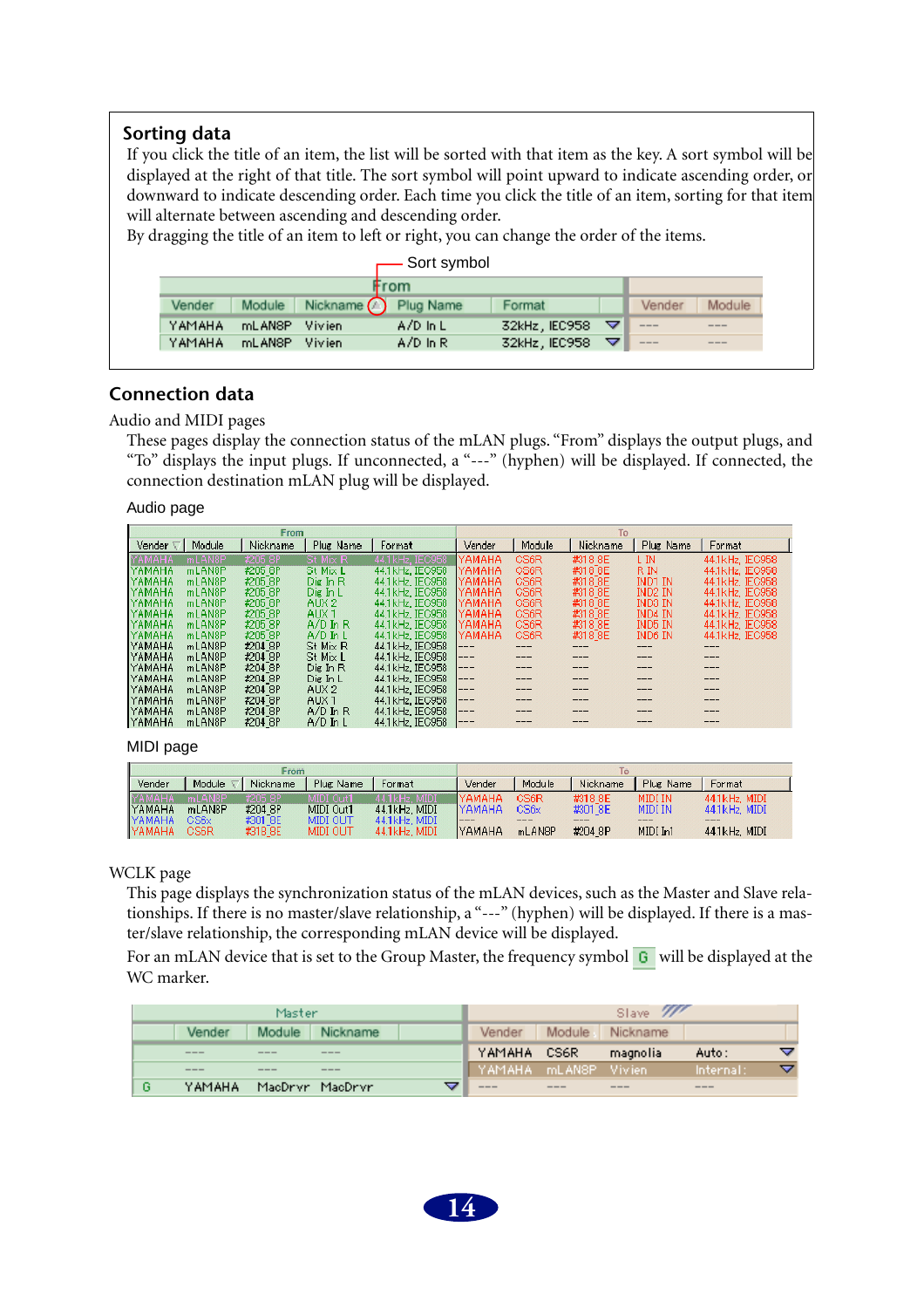# <span id="page-14-1"></span>**Operation**

## <span id="page-14-0"></span>**Making a connection**

When you click on the  $\blacktriangledown$  mark (Macintosh) or right-click in the "From" (or "TO") field (Windows), the mLAN plugs available for connection will be shown in a popup menu. By traversing the sub-menus that appear, select the desired mLAN plug, and then click it to establish the connection. However, mLAN plugs that are grayed-out cannot be selected. Clicking (Macintosh) or right-clicking (Windows) an area that is displayed as "---" has no effect.

|                |                     | From        |                      |                     |                  |        |        | To       |           |        |
|----------------|---------------------|-------------|----------------------|---------------------|------------------|--------|--------|----------|-----------|--------|
| Vender         | Module              | Nickname    | Plug Name            | Format              |                  | Vender | Module | Nickname | Plug Name | Format |
|                |                     |             |                      |                     | <b>IEC958</b>    | ---    |        |          | ---       | ---    |
|                | YAMAHA∕ Module      | CS6x        | ▸                    |                     | 44.1 kHz, IEC958 | ---    |        |          |           |        |
| Y.             | YAMAHA/ Nickname    |             | mLAN8P               | #205 8P             | IEC958           | ---    |        |          |           | ---    |
|                |                     |             |                      |                     | <b>TECHCO</b>    |        |        |          |           |        |
| Ý,<br>Property |                     | CS6R        | Ы                    | #204 8P             | Input 1          |        |        |          |           |        |
|                |                     |             | AUX                  | 44.TRF              | Input 2          |        |        |          |           |        |
| ҮАМАНА         | mLAN <sub>8</sub> P | #2058P      | $A/D$ In R           | 44.1kF              | Input 3          |        | ----   |          | ---       | ---    |
| YAMAHA         | mLANSP              | #2058P      | $A/D$ $In$           | 44.1kF              |                  |        |        |          |           |        |
| YAMAHA         | mLAN8P              | #204 8P     | St Mix R             | 44.1kF              | Input 4          |        |        |          | ---       | ---    |
| <b>YAMAHA</b>  | mLAN8P              | #204 8P     | St Mix L             | 44.1 <sub>k</sub> F | Input 5          |        |        |          | ---       | ---    |
| YAMAHA         | mLAN8P              | #204 8P     | Die In R             | 44.1kF              | Input 6          |        |        |          |           |        |
| YAMAHA         | mLAN <sub>8</sub> P | #204 8P     | Dig In L             | 44.1kF              |                  |        |        |          |           | ---    |
| YAMAHA         | mLAN <sub>8</sub> P | #204 8P     | AUX <sub>2</sub>     | 44.1kF              | Input 7          |        |        |          | ---       | ---    |
| YAMAHA         | mLAN <sub>8</sub> P | #204 8P     | AUX <sub>1</sub>     | 44.1kF              | Input 8          |        |        |          |           |        |
| <b>NAMAHA</b>  | mLANSP              | $#204$ $RP$ | $\Delta/\Gamma$ In R | $AA11H-$            |                  |        |        |          | ---       | ---    |

In the "From" field, specify the "To" mLAN plug

If you click (Macintosh) or right-click (Windows) while holding down the Ctrl key, you can select from the Nicknames as shown below. When the mLAN plugs are displayed in the popup menu, mLAN plugs that are temporarily unavailable for connection (e.g., if you attempt to connect an already-connected "To" mLAN plug to another "From" mLAN plug) will be displayed, but cannot be selected.

|                                     | From     |                  |                 |              |        | To       |           |        |
|-------------------------------------|----------|------------------|-----------------|--------------|--------|----------|-----------|--------|
| Module<br>Vender                    | Nickname | Plug Name        | Format          | Vender       | Module | Nickname | Plug Name | Format |
| AMAHA<br>ml                         | #2058P   | <b>St Mix</b>    | IFO958          | ---          |        |          |           |        |
| 医外外的<br>#301 8E                     | #205 8P  | St Mix L         | 44.1kHz, IEC958 | $---$        |        |          |           |        |
| #205_8P                             | #2058P   | Dig In R         | 44.1kHz. IEC958 | $---$        |        |          |           |        |
|                                     | #205 8P  | Dig In L         | 44.1kHz, IEO958 | $---$        |        |          |           |        |
| #318 8E<br>⊁∣P                      | #205.8P  | AUX <sub>2</sub> | 44.1kHz. IEC958 | <u>  ———</u> |        |          |           |        |
| #204 8P                             | Input 1  | AUX <sub>1</sub> | 44.1kHz. IEC958 | $---$        |        |          |           |        |
| l۷                                  | Input 2  | $A/D$ in $R$     | 44.1kHz IEC958  | $---$        |        |          |           |        |
| Property                            |          | $A/D$ in L       | 44.1kHz, IEC958 | $---$        |        |          |           |        |
| <b>Through</b><br><del>ww.com</del> | Input 3  | St Mix R         | 44.1kHz. IEC958 | ---          |        |          |           |        |
| YAMAHA<br>mLAN                      | Input 4  | St Mix L         | 44.1kHz, IEC958 | $---$        |        |          |           |        |
| <b>YAMAHA</b><br>mLAN               | Input 5  | Dig In R         | 44.1kHz, IEC958 | ---          |        |          |           |        |
| <b>YAMAHA</b><br>mLAN               |          | Dig In L         | 44.1kHz, IEC958 | $---$        |        |          |           |        |
| <b>YAMAHA</b><br>mLAN               | Input 6  | AUX2             | 44.1kHz, IEC958 | ---          |        |          |           |        |
| <b>YAMAHA</b><br>mL <sub>AN</sub>   | Input 7  | AUX <sub>1</sub> | 44.1kHz. IEC958 | $---$        |        |          |           |        |
| IYAMAHA.<br>mLAN                    | Input 8  | $A/D$ in $R$     | 44.1kHz, IEC958 | $---$        |        |          |           |        |
| <b>NAMAHA</b><br>mLAN.              |          | $A/D$ $h$ $L$    | 44.1kHz, IEC958 | <b>1---</b>  |        |          |           |        |

Click (Macintosh) or right-click (Windows) while holding down the Ctrl key

Selecting a plug while holding down the Shift key works in the same way as [Con- $NOTE$ nect All] in the Edit menu. (Windows)

The popup menu will also appear when you press the Space key. This can also be  $NOTE$ used in conjunction with the Ctrl key.

You can delete the popup menu by pressing the Alt key.

A connection can also be made by dragging a mLAN plug and releasing it on the  $NOTE$ mLAN plug to which you wish to connect it. However, only one mLAN plug can be selected and dragged.

Releasing the plug while holding down the Shift key works in the same way as  $NOTE$ [Connect All] in the Edit menu. (Windows)

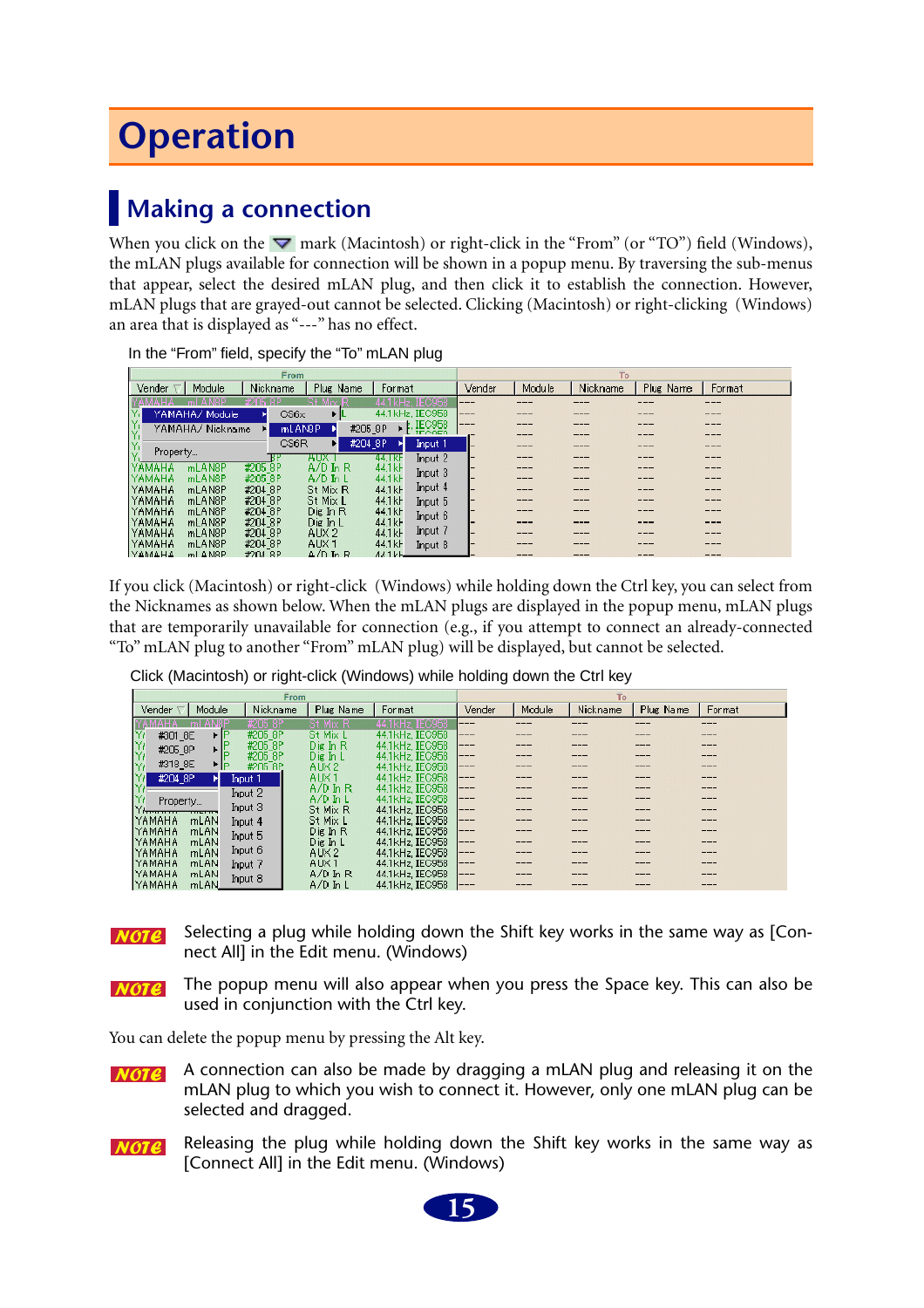Connect by dragging and releasing an mLAN plug

|   | YAMAHA.       | CS6R              | -magnolia                  | R OUT    | 32kHz, Raws       |   | YAMAHA          | MacDrvr G4 |          | Input 3 | 44.1kHz, IEC958  | ▿ |
|---|---------------|-------------------|----------------------------|----------|-------------------|---|-----------------|------------|----------|---------|------------------|---|
|   | YAMAHA        | mLAN8P            | Vivien                     | St Mix R | 32kHz, Raw        | = | <b>COLORADO</b> | ---        | ---      | ----    | <b>CONTINUES</b> |   |
|   | ----          | $\frac{1}{2}$     | $\frac{1}{2}$              | ---      | $- - -$           |   | YAMAHA          | MacDryr G4 |          | Input 4 | 44.1kHz, IEC958  | ▽ |
|   | ----          | $\qquad \qquad -$ | $\qquad \qquad - \qquad -$ | $- - -$  | $\qquad \qquad -$ |   | <b>KAMAHA</b>   | CS6R       | magnolia | MIDI IN | 32kHz, Raw       | ▿ |
|   | $- - - -$     | $\qquad \qquad -$ | $\frac{1}{2}$              | ---      | $\frac{1}{2}$     |   | YAMAHA.         | MacDryr G4 |          | Input 5 | 44.1kHz, IEC958  | ▿ |
| ш | $\frac{1}{2}$ | ---               | ---                        | ---      | $\frac{1}{2}$     |   | YAMAN           | MacDrvr G4 |          | Input 6 | 44.1kHz, IEC958  | ▿ |
|   |               |                   |                            |          |                   |   |                 |            |          |         |                  |   |
|   | (Macintosh)   |                   |                            |          |                   |   |                 | (Windows)  |          |         |                  |   |

Depending on the sorting, there may be cases as shown below in which a single "From" mLAN plug is connected to multiple "To" mLAN plugs. Spaces (blanks) will be displayed for the "From" mLAN plugs to indicate that the mLAN plug is identical.

If such cases are excepted, normal connections will show a single "From" mLAN plug for each "To" mLAN plug.

Data section after editing

|          |                     | From     |           |                        |                |                     |          |           |                  |  |
|----------|---------------------|----------|-----------|------------------------|----------------|---------------------|----------|-----------|------------------|--|
| Vender   | Module              | Nickname | Plug Name | Format                 | Vender         | Module              | Nickname | Plug Name | Format           |  |
| YAMAHA:  | mLAN <sub>8</sub> P | #205 8P  | St Mix R  | 44.1 kHz, IEC958       | <b>TYAMAHA</b> | mLAN8P              | #204 8P  | Input 1   | 44.1 kHz. IEC958 |  |
|          |                     |          |           |                        | iyamaha        | mLAN8P              | #204 8P  | Input 2   | 44.1 kHz, IEC958 |  |
| YAMAHA   | mLAN8P              | #2058P   | St Mix 1  | 44.1 kHz. IEC958       |                |                     |          |           | ----             |  |
| MAMAHA I | mLAN8P              | #205.8P  | Die In R  | 44.1kHz, IEC958 YAMAHA |                | mLAN <sub>8</sub> P | #204 8P  | Input 4   | 44.1 kHz, IEC958 |  |

## <span id="page-15-0"></span>**Breaking a connection**

When you click on the  $\nabla$  mark (Macintosh) or right-click (Windows) a connected mLAN plug, a Disconnect command will be added to the menu as shown below, and you can break the connection by selecting this command. If you select Disconnect All, all connections of the "module" you clicked will be disconnected.

Using the popup menu to disconnect

|                              | From            |                  |                 | To            |        |          |           |                 |  |
|------------------------------|-----------------|------------------|-----------------|---------------|--------|----------|-----------|-----------------|--|
| Module<br>Vender             | <b>Nickname</b> | Plug Name        | Format          | Vender        | Module | Nickname | Plug Name | Format          |  |
| <b>ANRP</b><br>4 A H A<br>ml | #205.8P         | St Mix R.        | 44.1kHz. IEC958 | <b>YAMAHA</b> | mLAN8P | #204 8P  | Input 1   | 44.1kHz. IEC958 |  |
| YAMAHA/ Module               |                 |                  |                 | <b>YAMAHA</b> | mLAN8P | #204 8P  | Input 2   | 44.1kHz, IEC958 |  |
| YAMAHA/ Nickname             | 8P              | St Mix L         | 44.1kHz, IEC958 | ---           |        |          |           |                 |  |
|                              | 8P              | Die In R         | 44.1kHz, IEC958 | IYAMAHA.      | mLAN8P | #204 8P  | Input 4   | 44.1kHz. IEC958 |  |
| Discount(T)                  | 18P             | Die In L         | 44.1kHz, IEC958 | $---$         |        |          |           |                 |  |
|                              | 18P             | AUX2             | 44.1kHz, IEC958 | ---           |        |          |           |                 |  |
| Disconnect All               | 8P              | AUX <sub>1</sub> | 44.1kHz, IEC958 | ---           |        |          |           | ---             |  |
| Disconnect Field All         | 18P             | $A/D$ in $R$     | 44.1kHz, IEC958 | $---$         |        |          |           |                 |  |
|                              | 8P              | $A/D$ in L       | 44.1kHz. IEC958 | ---           |        |          |           |                 |  |
| Property                     | l8P             | St Mix R         | 44.1kHz, IEC958 | ---           |        |          |           |                 |  |
|                              | lo P            | St Mir I         | 44 1kHz TEG958  |               |        |          |           |                 |  |

## <span id="page-15-1"></span>**Master and slave settings**

When you click on the  $\nabla$  mark (Macintosh) or right-click (Windows) an mLAN device in the Slave area, the mLAN devices that can be selected as the master will be displayed. Traverse the submenus of the popup menu to select the mLAN device that you wish to select as the master, and click (Macintosh) or left-click (Windows) it to connect that slave mLAN device to the specified master mLAN device.

| Vivian<br>Manual Mode, Others<br>Set Group Master<br>Auto |  | 44.1kHz        | ml ANSP<br>CS6R  |      |          |
|-----------------------------------------------------------|--|----------------|------------------|------|----------|
| Manual                                                    |  | Group1         |                  |      |          |
| Property                                                  |  | YAMAHA/ Module |                  | CS6R | magnolia |
|                                                           |  |                | YAMAHA/ Nickname |      |          |

#### Selecting the master from the popup menu